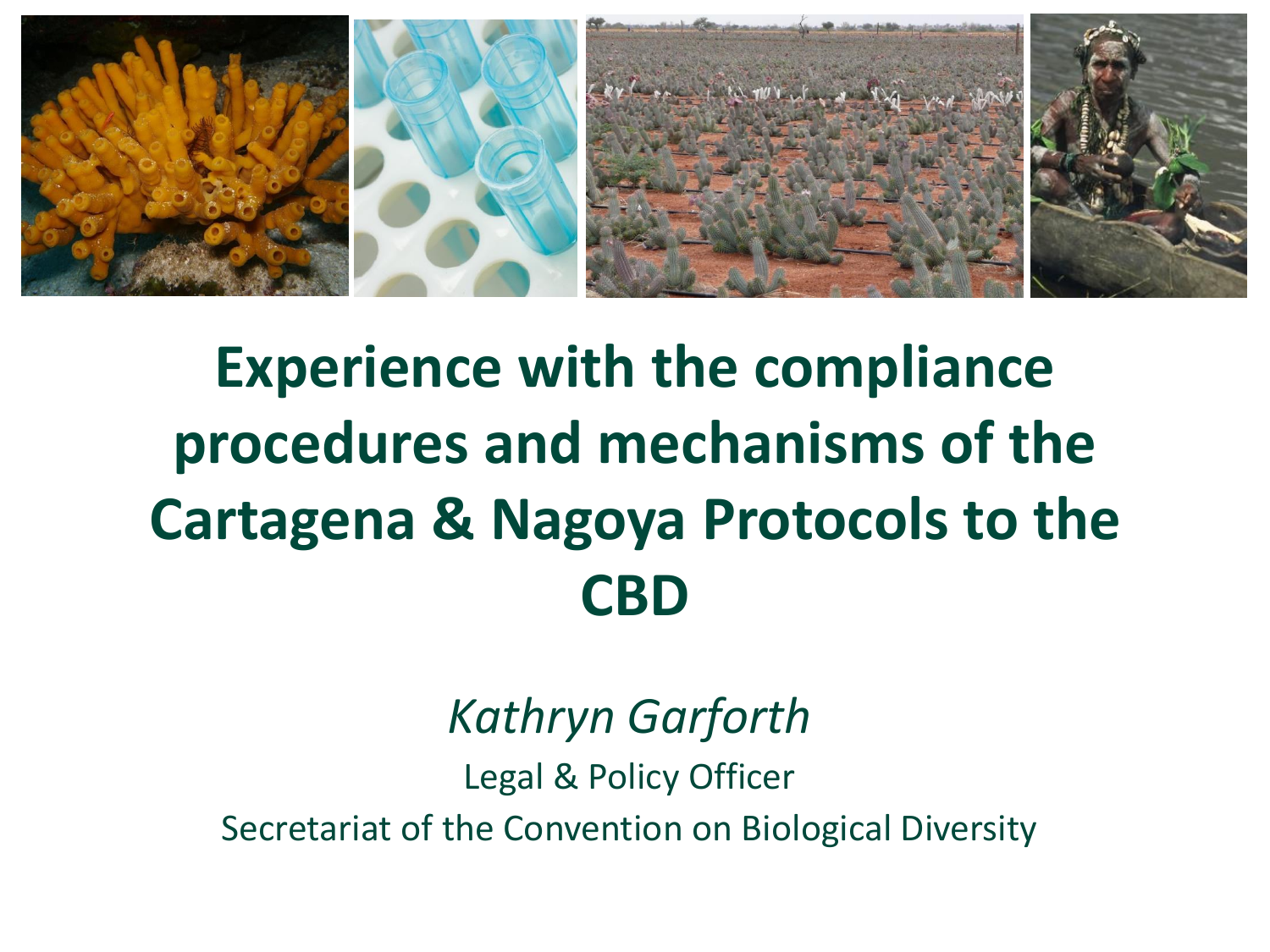### **Introduction**





|                                                                                                             | <b>Cartagena Protocol on Biosafety</b>                                      |  | <b>Nagoya Protocol on Access and</b><br><b>Benefit-sharing</b> |  |  |
|-------------------------------------------------------------------------------------------------------------|-----------------------------------------------------------------------------|--|----------------------------------------------------------------|--|--|
|                                                                                                             | Adopted in 2000<br>÷                                                        |  | Adopted in 2010<br>÷                                           |  |  |
|                                                                                                             | Entered into force in 2003                                                  |  | Entered into force in 2014<br>$\equiv$                         |  |  |
|                                                                                                             | <b>Currently has 170 Parties</b>                                            |  | <b>Currently has 85 Parties</b><br>÷                           |  |  |
| Both treaty texts mandated development and adoption of procedures and mechanisms on<br>compliance           |                                                                             |  |                                                                |  |  |
|                                                                                                             | <b>Article 34</b>                                                           |  | <b>Article 30</b><br>$\equiv$                                  |  |  |
| Compliance procedures and mechanisms adopted by first meeting of the Parties to the<br>respective Protocols |                                                                             |  |                                                                |  |  |
|                                                                                                             | Decision BS-I/7 (2004)                                                      |  | Decision NP-1/4 (2014)<br>$\overline{\phantom{a}}$             |  |  |
|                                                                                                             | Both decisions establish Compliance Committees and procedures on compliance |  |                                                                |  |  |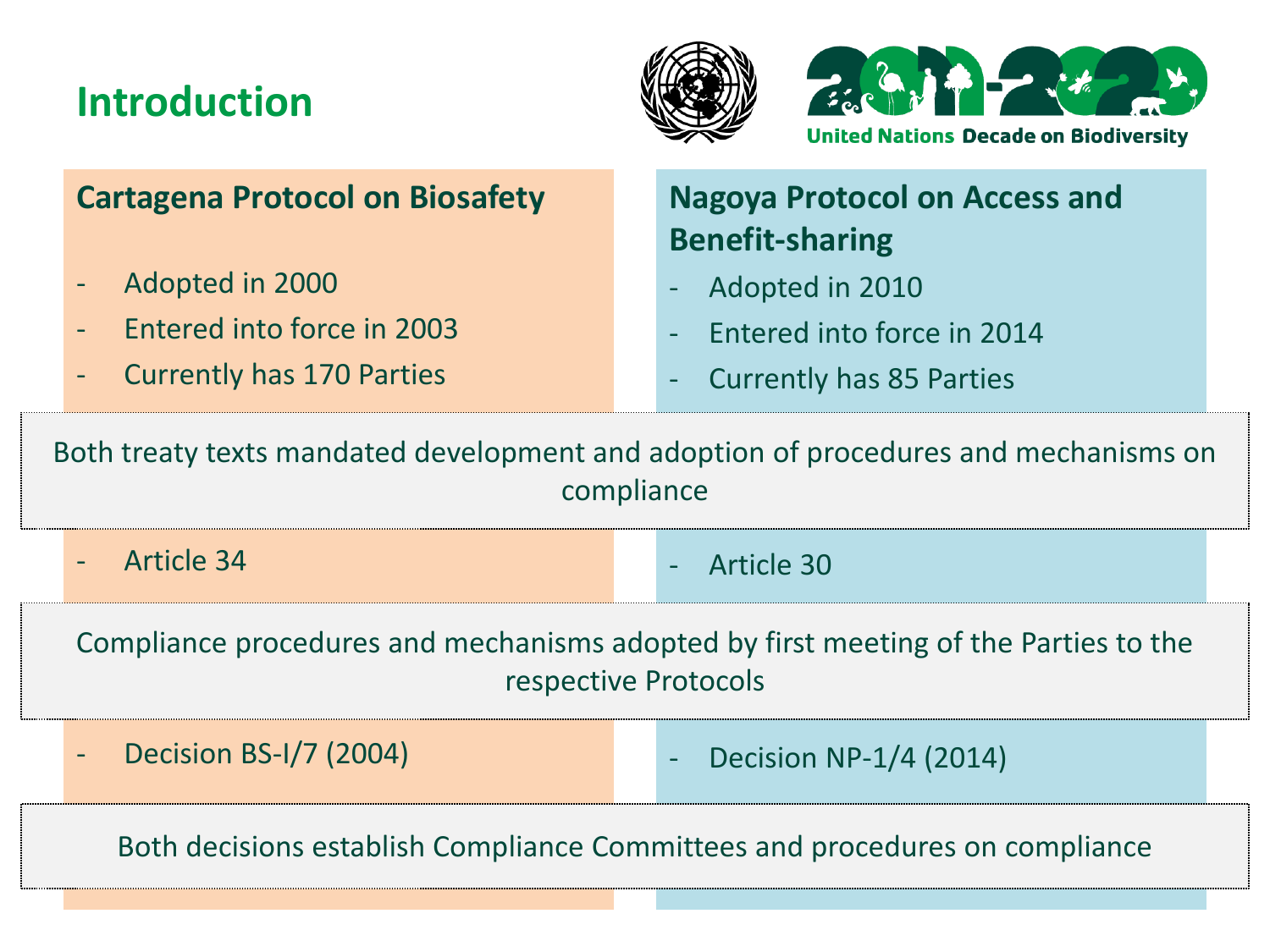## **Cartagena Protocol on Biosafety – compliance procedures & mechanisms**





- **-** Institutional mechanism  $\rightarrow$  Compliance Committee
	- 15 members (3 per region) elected by Conference of the Parties serving as the meeting of the Parties to the Protocol (COP-MOP)
	- Members serve in their personal capacity
	- 13 meetings of Committee to date

#### - **Cooperative procedures**

- Committee shall receive, though the Secretariat, any submissions relating to compliance from:
	- (a) Any Party with respect to itself;
	- (b) Any Party, which is affected or likely to be affected, with respect to another Party.
- Committee also reviews general issues of compliance
- 2010: COP-MOP adopted decision BS-V/1 which expanded scope of intervention of Committee:
	- Committee may now take certain measures if a Party fails to submit its national report, or information has been received through a national report or the Secretariat, based on information from the Biosafety Clearing-House, that shows the Party concerned is faced with difficulties complying with its obligations under the Protocol
	- Based on experience from first 5+ years of the Protocol and Committee's emphasis on its supportive role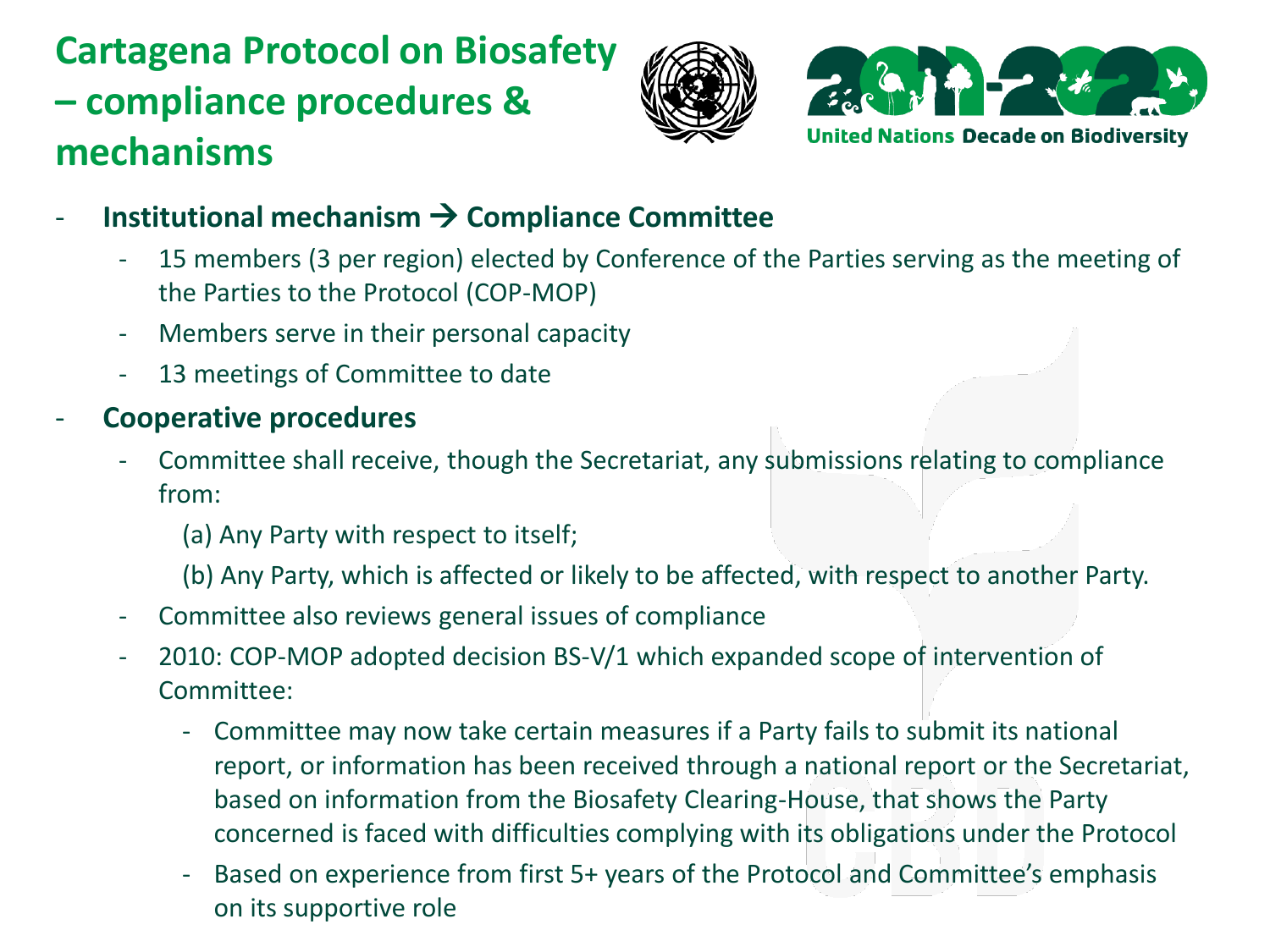### **Nagoya Protocol on ABS – compliance procedures & mechanisms**





#### **Institutional mechanism → Compliance Committee**

- 15 members (3 per region) plus 2 representatives of indigenous and local communities (ILCs) who serve as observers. All are elected by Conference of the Parties serving as the meeting of the Parties to the Protocol (COP-MOP)
- Members + ILC observers serve in their individual expert capacity
- 1 meeting of Committee to date

#### - **Cooperative procedures**

- Committee shall receive any submissions relating to issues of compliance and noncompliance with the provisions of the Protocol from:
- (a) Any Party with respect to itself;
- (b) Any Party with respect to another Party
- (c) The COP-MOP.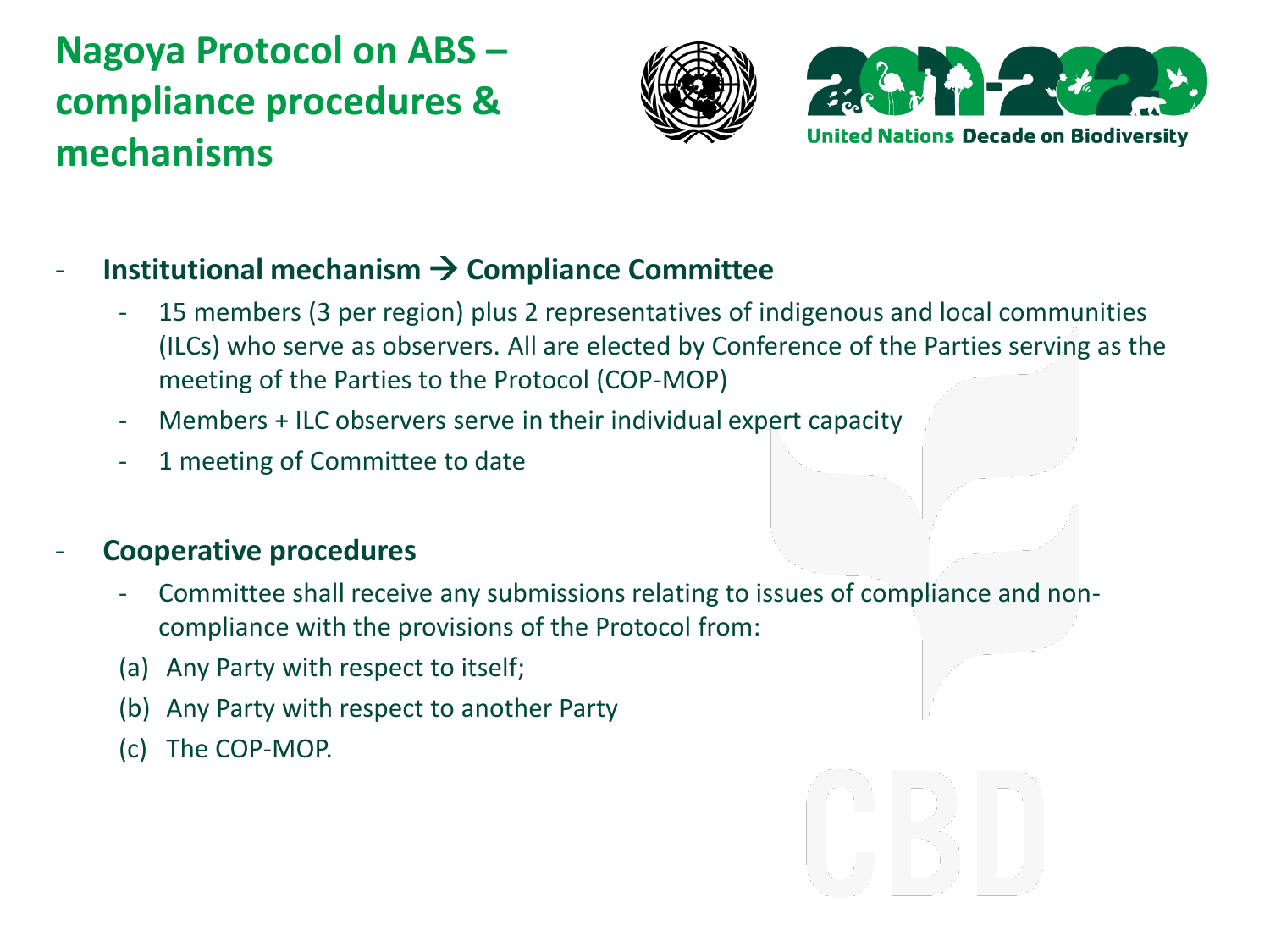### **Nagoya Protocol on ABS – compliance procedures & mechanisms**





#### - **Cooperative procedures**

- Development of procedures was also informed by experience of Biosafety Compliance Committee and so also incorporated the following procedure:

Committee may examine a situation where a Party fails to submit its national report, or where information indicates that the Party concerned is faced with difficulties complying with its obligations under the Protocol. Such information may be received:

- (a) Through a national report or from the ABS Clearing-House;
- (b) From the Secretariat based on:
	- (i) Information on the completeness or accuracy of a Party's national report;
	- (ii) Information on the completeness or accuracy of the information submitted by a Party to the ABS Clearing-House; or

(iii) Other information related to compliance with Article 12(1) of the Protocol; provided by a directly affected ILC, related to provisions of the Protocol.

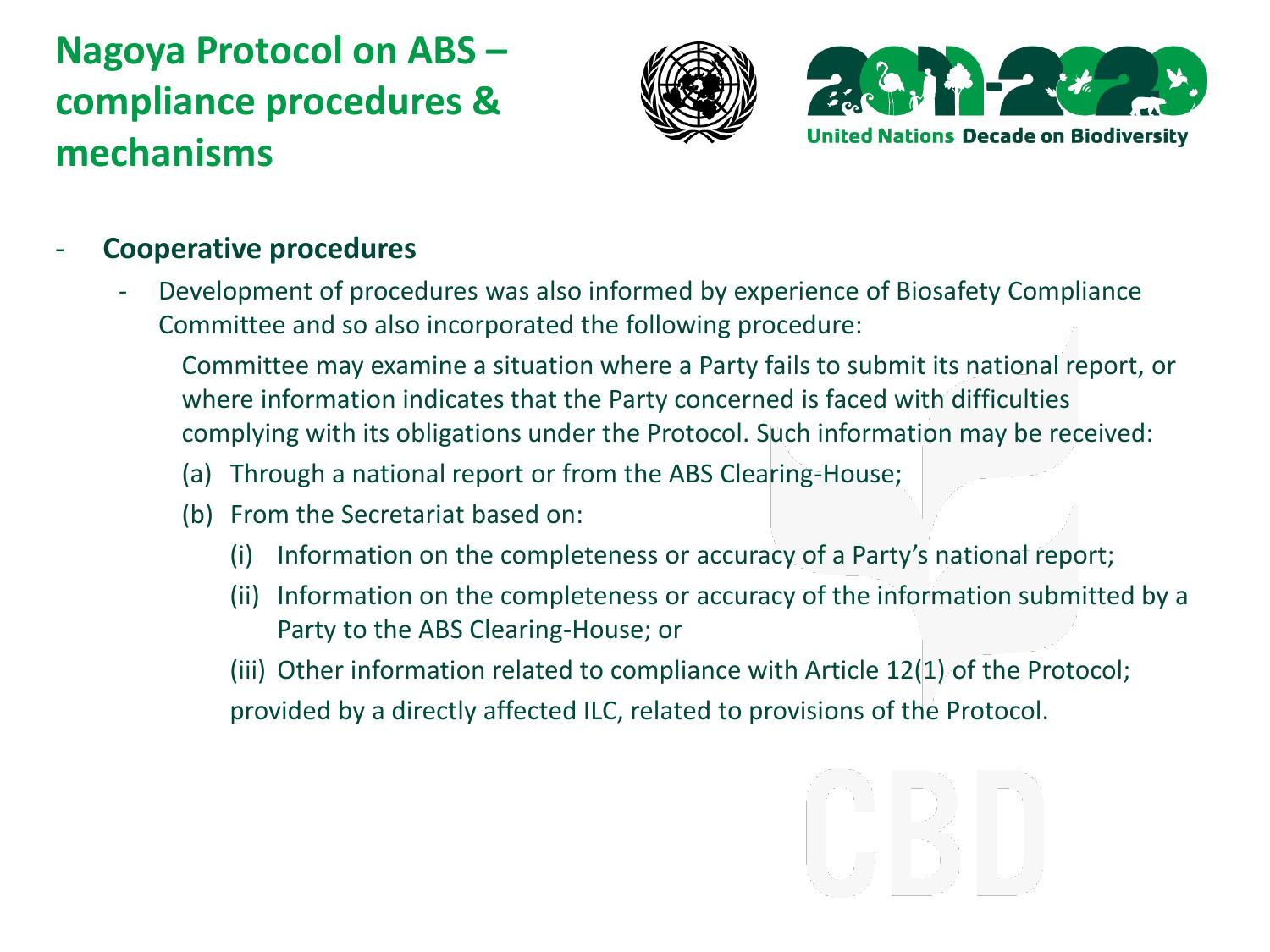### **Biosafety Compliance Committee - Experience to date**





- Committee has not received a submission that would trigger compliance procedures
- Early work of Committee focused on general issues of compliance, particularly from analyses of national reports and completeness of information on the Biosafety Clearing-House
	- Recommendations from the Committee have been well received by COP-MOP and incorporated into decisions adopted by the meeting.
- More recent work has focused on implementation of supportive role of Committee as modified by decision BS-V/1
	- Committee has requested Secretariat to contact Parties on specific compliance issues. Followed by letters from Chair of Committee
	- Committee developed recommendation that led to GEF providing financial support to assist Parties to complete their national reports.
		- Contributed to very high rate of reporting for  $2<sup>nd</sup>$  national reports (95%)
	- 13<sup>th</sup> meeting: Committee recommended that COP-MOP 8 issue a caution to 3 Parties that had not submitted a national report to date
		- One of these three Parties has now submitted their 3rd national report
- Committee now meets 1/year
	- US\$45,000 per meeting
	- Included in the core budget